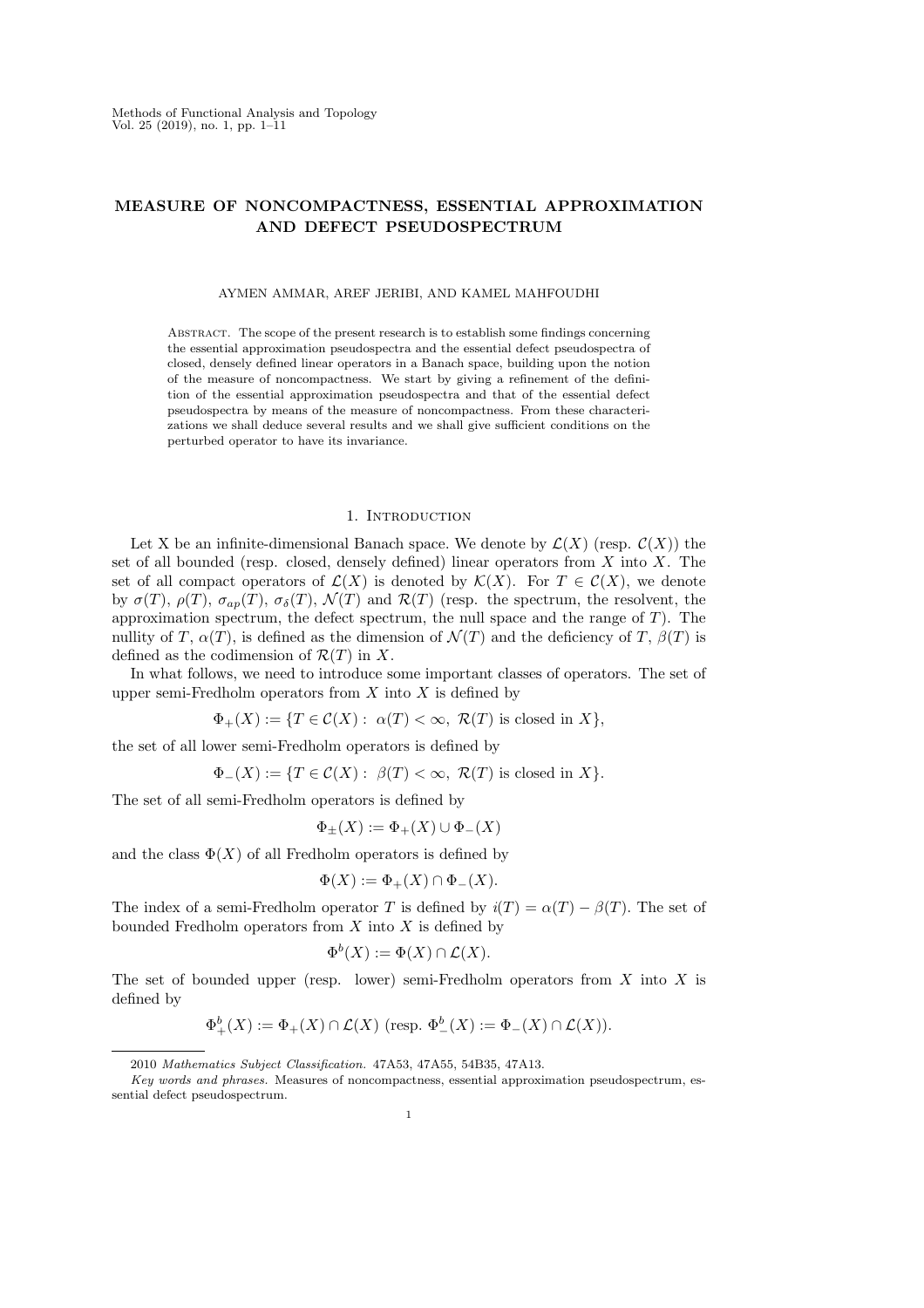Now, we define the minimum modulus

$$
m(T) := \inf \{ ||Tx|| : x \in \mathcal{D}(X) \text{ and } ||x|| = 1 \},\
$$

and the surjectivity modulus

$$
q(T) := \sup \Big\{ r > 0 : r B_X \subset T B_X \Big\},\
$$

where  $B_X$  is the closed unit ball of X. Note that  $m(T) > 0$  if, and only if, T is bounded below, i.e. T is injective and has closed range, and  $q(T) > 0$  if, and only if, T is surjective. Recall also that  $m(T^*) = q(T)$  and  $q(T^*) = m(T)$  where,  $T^* \in \mathcal{L}(X^*)$  is the adjoint of T acting on  $X^*$  (dual space), for more information see [13]. It is clear that

$$
\sigma_{ap}(T) := \left\{ \lambda \in \mathbb{C} : m(\lambda - T) = 0 \right\}
$$

and

$$
\sigma_{\delta}(T) := \Big\{\lambda \in \mathbb{C} : q(\lambda - T) = 0\Big\}.
$$

Let T be a closed linear operator on a Banach space X. For  $x \in \mathcal{D}(T)$  the graph norm of  $x$  is defined by

$$
||x||_T := ||x|| + ||Tx||.
$$

It follows from the closedness of T that  $\mathcal{D}(T)$  endowed with the norm  $\|.\|_T$  is a Banach space. Let  $X_T$  denote  $(\mathcal{D}(T), \|\cdot\|_T)$ . In this new space the operator T satisfies  $\|Tx\| \le$  $||x||_T$  and consequently, T is a bounded operator from  $X_T$  into X. If T denotes the restriction of  $T$  to  $\mathcal{D}(T)$ , we observe that

(1.1) 
$$
\begin{cases} \alpha(\hat{T}) = \alpha(T), & \mathcal{N}(\hat{T}) = \mathcal{N}(T), \\ \beta(\hat{T}) = \beta(T) & \text{and} \quad \mathcal{R}(\hat{T}) = \mathcal{R}(T). \end{cases}
$$

In this paper we are concerned with the following essential pseudospectra:

$$
\sigma_{\text{cap},\varepsilon}(T) = \bigcap_{K \in \mathcal{K}(X)} \sigma_{\text{ap},\varepsilon}(T+K),
$$
  

$$
\sigma_{\text{e}\delta,\varepsilon}(T) = \bigcap_{K \in \mathcal{K}(X)} \sigma_{\delta,\varepsilon}(T+K),
$$

where

and

$$
\sigma_{ap,\varepsilon}(T) := \sigma_{ap}(T) \cup \left\{ \lambda \in \mathbb{C} : m(\lambda - T) < \varepsilon \right\}
$$

$$
\sigma_{\delta,\varepsilon}(T) := \sigma_{\delta}(T) \cup \Big\{\lambda \in \mathbb{C} : q(\lambda - T) < \varepsilon\Big\}.
$$

The subsets  $\sigma_{\text{eap},\varepsilon}(T), \sigma_{\varepsilon\delta,\varepsilon}(T), \sigma_{\text{ap},\varepsilon}(T)$  and  $\sigma_{\delta,\varepsilon}(T)$  are the essential approximation pseudospectrum, the essential defect pseudospectra, the approximation pseudospectrum [19] and the defect pseudospectra [11].

This paper is a continuation of the research which was undertaken by A. Ammar and A. Jeribi in works [1, 2, 3, 4], and was devoted to special subsets of the essential pseudospectrum of closed, densely defined linear operators

$$
\sigma_{e,\varepsilon}(T) \quad := \quad \bigcap_{K \in \mathcal{K}(X)} \sigma_{\varepsilon}(T+K),
$$

where

$$
\sigma_{\varepsilon}(T) := \sigma(T) \cup \left\{ \lambda \in \mathbb{C} : \|(\lambda - T)^{-1}\| > \frac{1}{\varepsilon} \right\}.
$$

For further details about pseudospectrum, we can refer to [8, 15, 16, 17].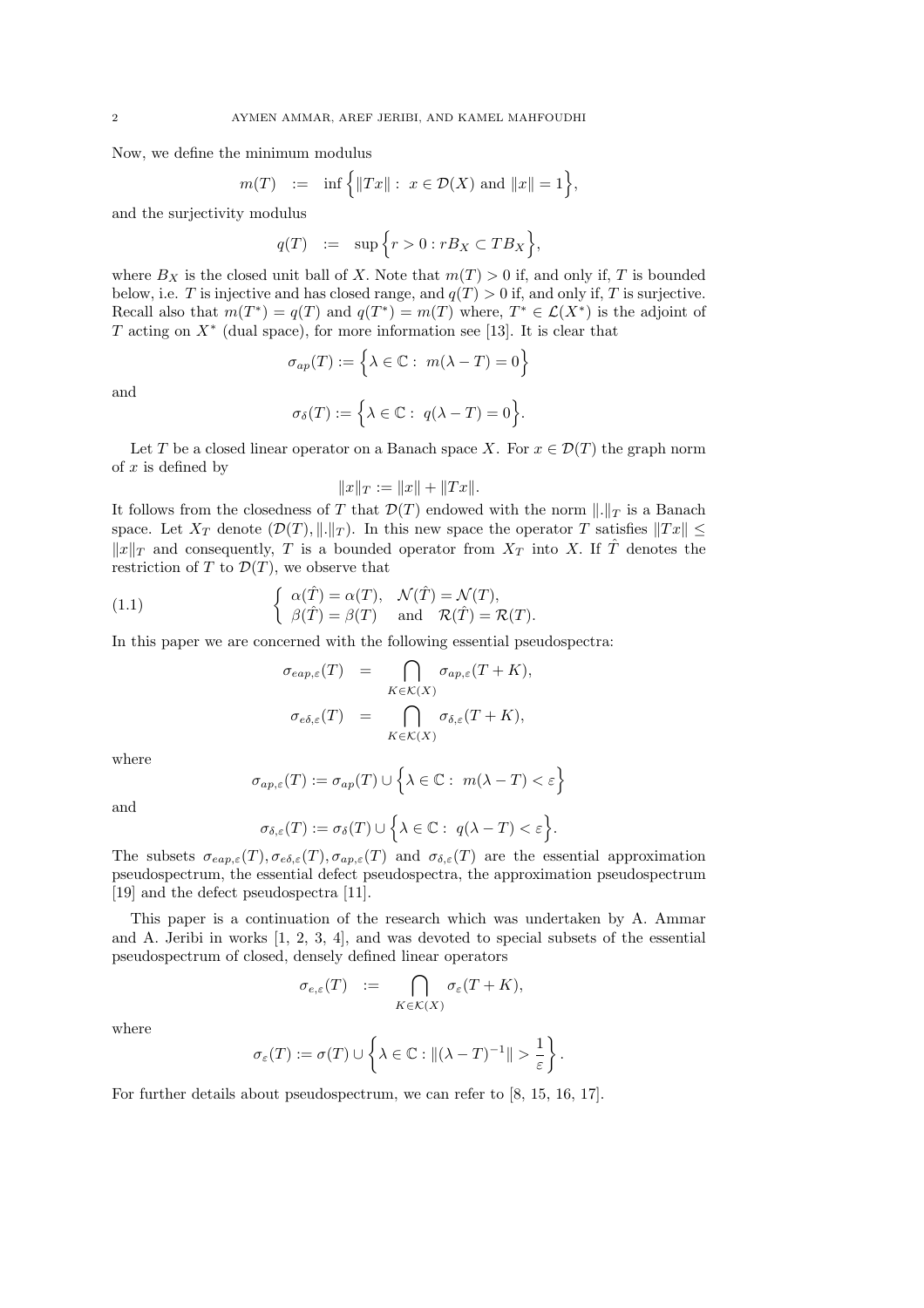The first purpose of this work is inspired by [2] when applying the notion of measure of noncompactness to investigate the characterization of the essential pseudospectra on a Banach space. The aim of this paper is to pursue the analysis started in [1, 2] and to extend it to the essential approximation pseudospectra (resp. the essential defect pseudospectra) of closed, densely defined linear operators in a Banach space (Theorem 3.1). We also develop a refinement of the definition of the essential approximation pseudospectra (resp. the essential defect pseudospectra) by means of  $T + D$ -bounded perturbations (Theorem 3.2). We use this fruitful approach to study the invariance of the essential approximation pseudospectra (resp. the essential defect pseudospectra) of these operators, subject to various kinds of perturbation (Theorems 4.1 and 4.2).

The paper is structured in this way. Section 2 contains preliminary and auxiliary properties that we will need in order to prove the main results of the other sections. The main aim of Section 3 is to characterize the essential approximation pseudospectrum (resp. the essential defect pseudospectrum) of closed, densely defined linear operators on a Banach space by means of the measure of noncompactness. Finally, we will prove the invariance of the essential approximation pseudospectrum (resp. the essential defect pseudospectrum) and establish some results of perturbation on the context of closed, densely defined linear operators on a Banach space.

#### 2. Preliminaries

In order to recall the measure of noncompactness, we denote by  $\mathcal{M}_X$  the family of all nonempty and bounded subsets of  $X$ , while  $\mathcal{N}_X$  denotes its subfamily consisting of all relatively compact sets. Moreover, let us denote the convex hull of a set  $A \subset X$  by  $conv(A)$ . Let us recall the following definition.

**Definition 2.1** ([7]). A mapping  $\gamma : \mathcal{M}_X \longrightarrow [0, \infty]$  is said to be a measure of noncompactness in the Banach space  $X$  if it satisfies the following conditions:

(i) The family ker( $\gamma$ ) =  $\{D \in M_X : \gamma(D) = 0\}$  is nonempty and ker( $\gamma$ )  $\subset N_X$ . The family ker( $\gamma$ ) is called the kernel of the measure of noncompactness  $\gamma$ .

For  $A, B \subset \mathcal{M}_X$ :

- (*ii*) If  $A \subset B$ , then  $\gamma(A) \leq \gamma(B)$ .
- (iii)  $\gamma(\overline{A}) = \gamma(A)$ .
- $(iv)$   $\gamma(\overline{conv(A)}) = \gamma(A).$
- (v)  $\gamma(\lambda A + (1 \lambda)B) \leq \lambda \gamma(A) + (1 \lambda) \gamma(B)$ , for all  $\lambda \in [0, 1]$ .

(vi) If  $(A_n)_{n\in\mathbb{N}}$  is a sequence of sets from  $\mathcal{M}_X$  such that  $A_{n+1}\subset A_n$ ,  $\overline{A_n}\subset A_n$ , for

 $(n = 1, 2, ...)$  and  $\lim_{\gamma(A_n) = 0}$ , then  $A_{\infty} = \bigcap_{n=1}^{\infty} A_n$  is nonempty and  $A_{\infty} \in \text{ker}(\gamma)$ .

A measure of noncompactness  $\gamma$  is said to be sublinear if, for all  $A, B \subset M_X$ , it satisfies the following two conditions:

(i)  $\gamma(\lambda A) = |\lambda| \gamma(A)$  for all  $\lambda \in \mathbb{R}$  ( $\gamma$  is said to be homogeneous).

(ii)  $\gamma(A+B) \leq \gamma(A) + \gamma(B)$  ( $\gamma$  is said to be subadditive).

A measure of noncompactness  $\gamma$  is said to be with maximum property, if

$$
max(\gamma(A), \gamma(B)) = \gamma(A \cup B).
$$

A measure of noncompactness  $\gamma$  is said to be regular if it is sublinear, has the maximum property and ker( $\gamma$ ) =  $\mathcal{N}_X$ .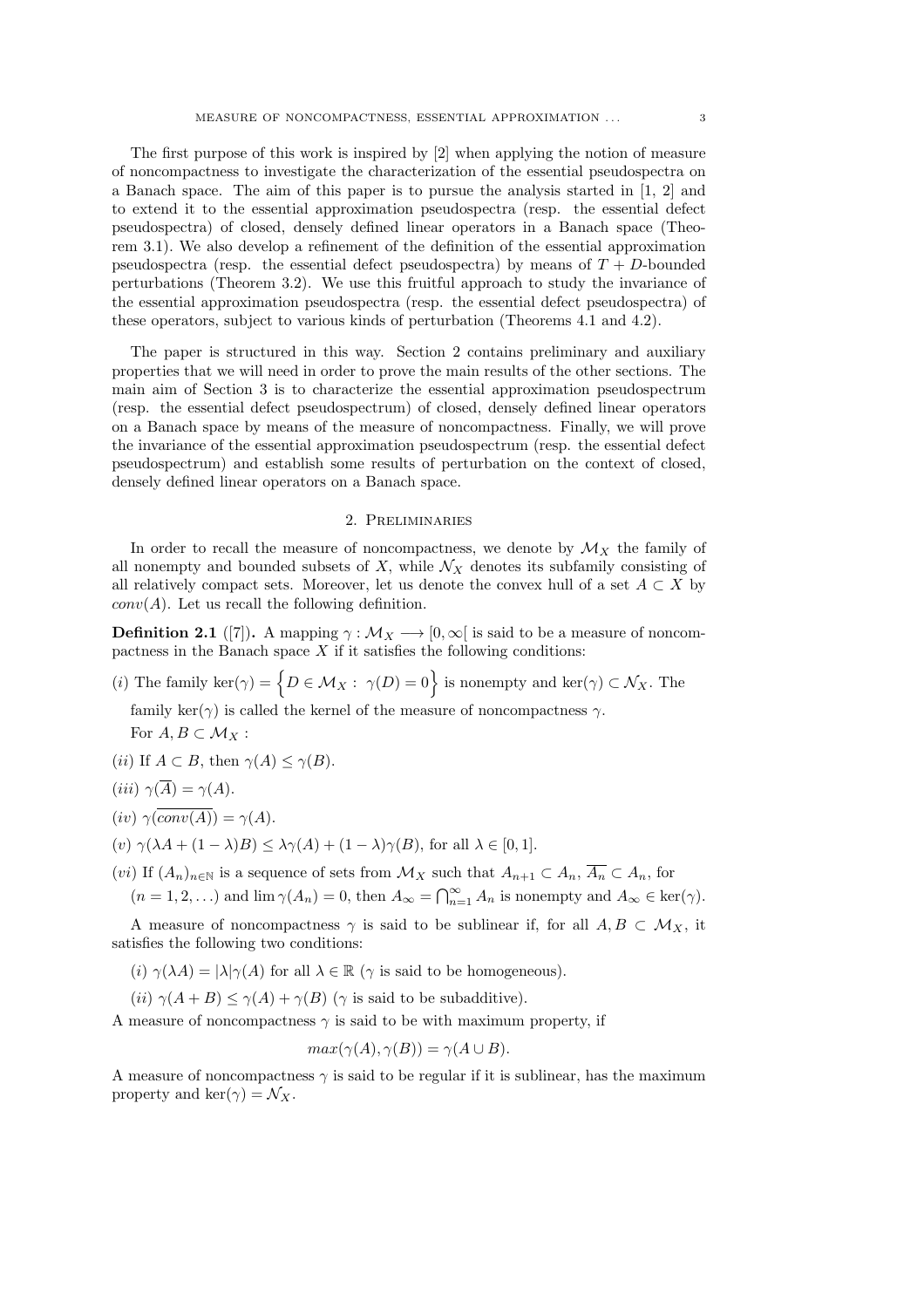To take an instance of the regular measure of noncompactness in a Banach space  $X$ , we may refer to the measure of Kuratowski defined, for all  $A \in \mathcal{M}_X$  by

 $\gamma(A) := \inf \{ \varepsilon > 0 : A \text{ may be covered by a finite number of sets of } \n\{diam \leq \varepsilon \}.$ 

Let  $T \in \mathcal{L}(X)$ . We say that T is k-set-contraction if for every set  $D \in \mathcal{M}_X$ , we have

$$
\gamma(T(D)) \leq k \gamma(D).
$$

We define  $\gamma(T)$  by

 $\gamma(T) = \inf \{k : T \text{ is } k\text{-set-contraction}\}.$ 

In the following theorem, we give some results and properties of  $\gamma(A)$ .

**Theorem 2.1.** (i) [5, Theorem 3.1] *Let*  $T \in \mathcal{L}(X)$  *and*  $P, Q$  *be two complex polynomials satisfying*  $Q$  *divides*  $P-1$ *.* 

- $(i_1)$  *If*  $\gamma(P(T)) < 1$ *, then*  $Q(T) \in \Phi_+(X)$ *.*
- $(i_2)$  *If*  $\gamma(P(T)) < \frac{1}{2}$ *, then*  $Q(T) \in \Phi(X)$ *.*
- (*ii*) [6] *Let* X *be a Banach space and*  $T \in \mathcal{L}(X)$ *.* 
	- $(ii_1)$   $\gamma(T) = 0$  *if, and only if, T is compact.*
	- (ii<sub>2</sub>) *If*  $T, B \in \mathcal{L}(X)$ , *then*  $\gamma(TB) \leq \gamma(T)\gamma(B)$ .
	- (*ii*<sub>3</sub>) *If*  $K \in \mathcal{K}(X)$ , *then*  $\gamma(T+K) = \gamma(T)$ .
- (*iii*) [5, Corollary 2.3] *Let*  $T \in \mathcal{L}(X)$ *. If*  $\gamma(T^n) < 1$  *for some*  $n > 0$ *, then*  $I T \in \Phi(X)$ *and*  $i(I - T) = 0$ .

**Definition 2.2.** Let X a Banach spaces and let  $K \in \mathcal{L}(X)$ .

(i) The operator K is called Fredholm perturbation if,  $T + K \in \Phi^b(X)$  whenever,

 $T \in \Phi^b(X)$ . The set of Fredholm perturbations is denoted by  $\mathcal{F}^b(X)$ .

- (*ii*) The operator K is called an upper semi-Fredholm perturbation if  $T + K \in \Phi^b_+(X)$ whenever,  $T \in \Phi_{+}^{b}(X)$ . The set of upper semi-Fredholm perturbations is denoted by  $\mathcal{F}^b_+(X)$ .
- (*iii*) The operator K is called a lower semi-Fredholm perturbation if  $T + K \in \Phi^b_-(X)$ whenever,  $T \in \Phi_{-}^{b}(X)$ . The set of lower semi-Fredholm perturbations is denoted by  $\mathcal{F}_{-}^{b}(X).$

**Definition 2.3.** Let  $X$  a Banach spaces.

- (i) An operator  $T \in \mathcal{C}(X)$  is said to have a left Fredholm inverse if there are maps  $R_l \in \mathcal{L}(X)$  and  $K \in \mathcal{K}(X)$  such that  $I + K$  extends  $R_lT$ . The operator  $R_l$  is called left Fredholm inverse of T.
- (ii) An operator  $T \in \mathcal{C}(X)$  is said to have a right Fredholm inverse if there is a map  $R_r \in \mathcal{L}(X)$  such that  $R_r(X) \in \mathcal{D}(T)$  and  $TR_r - I \in \mathcal{K}(X)$ . The operator  $R_r$  is called right Fredholm inverse of T.

**Definition 2.4.** Let  $T, B \in \mathcal{C}(X)$ .

(i) An operator B is called T-bounded if  $\mathcal{D}(T) \subset \mathcal{D}(B)$  and there exists nonnegative constant c such that

$$
||Bx|| \le c(||x|| + ||Tx||).
$$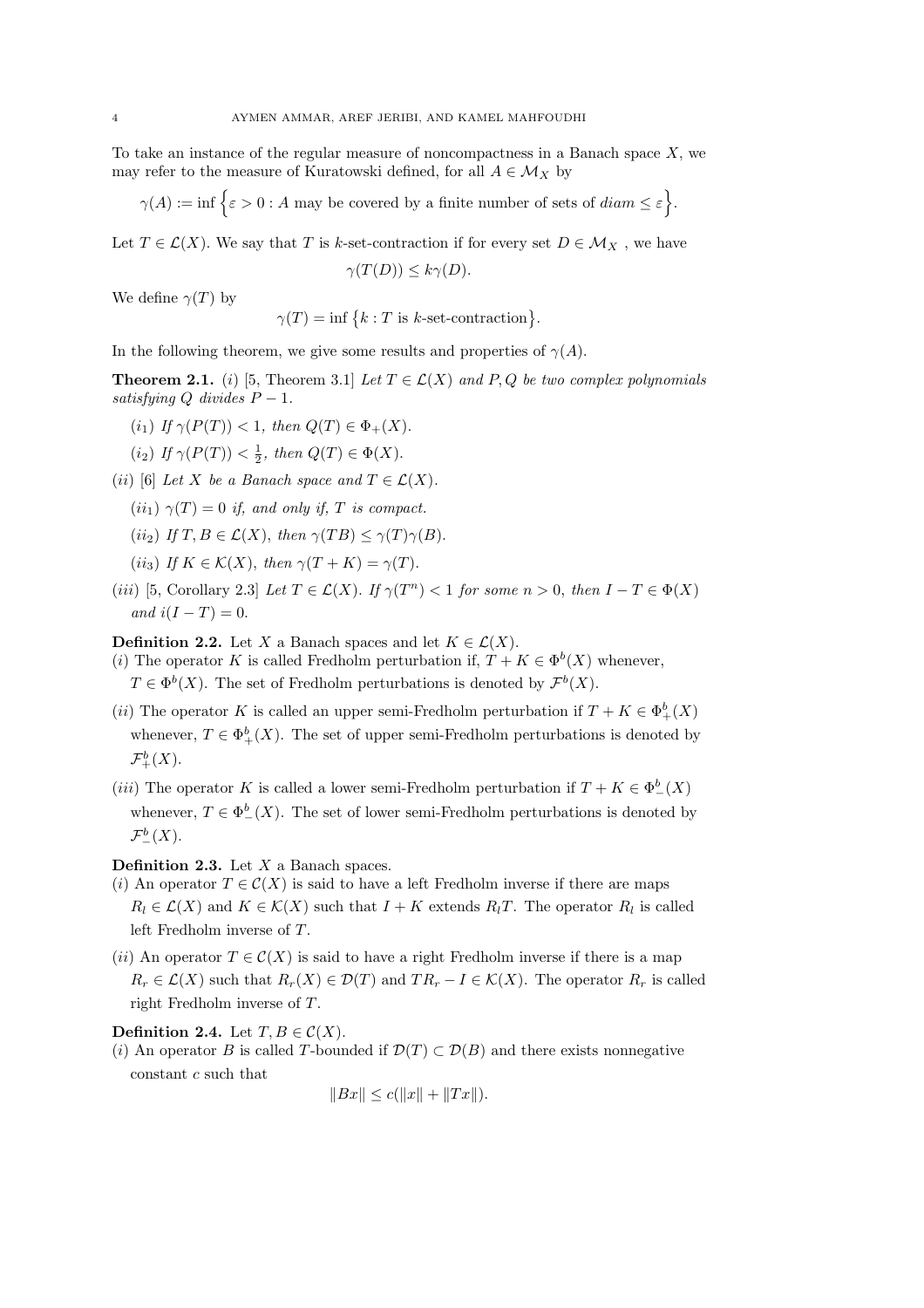(ii) An operator B is called T-compact if  $\mathcal{D}(T) \subset \mathcal{D}(B)$  and whenever a sequence  $(x_k)$ of elements of  $\mathcal{D}(T)$  satisfies

$$
||x_k|| + ||Tx_k|| \le c, \quad k = 1, 2, \dots,
$$

then  $(Bx_k)$  has a subsequence convergent in X.

- (iii) An operator B is called T-pseudocompact if  $\mathcal{D}(T) \subset \mathcal{D}(B)$  and whenever a sequence
	- $(x_k)$  of elements of  $\mathcal{D}(T)$  satisfies

$$
||x_k|| + ||Tx_k|| + ||Bx_k|| \le c, \quad k = 1, 2, \dots,
$$

then  $(Bx_k)$  has a subsequence.

Our first result is the following.

**Theorem 2.2.** *Let*  $T \in \mathcal{C}(X)$  *and*  $\varepsilon > 0$ *. Then* 

- (i)  $\lambda \in \sigma_{ap,\varepsilon}(T)$  *if, and only if, there exists a bounded operator*  $D \in \mathcal{L}(X)$  *such that*  $||D|| < \varepsilon$  and  $\lambda \in \sigma_{ap}(T+D)$ .
- (*ii*)  $\lambda \in \sigma_{\delta,\varepsilon}(T)$  *if, and only if, there exists a bounded operator*  $D \in \mathcal{L}(X)$  *such that*  $||D|| < \varepsilon$  *and*  $\lambda \in \sigma_{\delta}(T+D)$ *.*

*Proof.* The proof of (i) and (ii) may be achieved in the same way as the proof of [1, Theorem 3.3].

**Remark 2.1.** Let  $T \in \mathcal{C}(X)$  and  $\varepsilon > 0$ . Then, from Theorem 2.2 we can derive,

$$
\sigma_{ap,\varepsilon}(T) = \bigcup_{\|D\|<\varepsilon} \sigma_{ap}(T+D) \quad \text{and} \quad \sigma_{\delta,\varepsilon}(T) = \bigcup_{\|D\|<\varepsilon} \sigma_{\delta}(T+D).
$$

We will give a characterization of the essential approximation pseudospectrum and the essential defect pseudospectrum by means of semi-Fredholm operators.

**Theorem 2.3.** *Let*  $T \in \mathcal{C}(X)$  *and*  $\varepsilon > 0$ *. Then* 

(i)  $\lambda \notin \sigma_{eap,\varepsilon}(T)$  *if, and only if, for all*  $D \in \mathcal{L}(X)$  *such that*  $||D|| < \varepsilon$ *, we have* 

$$
\lambda - T - D \in \Phi_+(X) \text{ and } i(\lambda - T - D) \le 0.
$$

(*ii*)  $\lambda \notin \sigma_{e\delta,\varepsilon}(T)$  *if, and only if, for all*  $D \in \mathcal{L}(X)$  *such that*  $||D|| < \varepsilon$ *, we have* 

$$
\lambda - T - D \in \Phi_{-}(X) \text{ and } i(\lambda - T - D) \ge 0.
$$

*Proof.* A similar reasoning as before [1, Theorem 4.1].

3. CHARACTERIZATION OF  $\sigma_{eap,\varepsilon}(T)$  and  $\sigma_{e\delta,\varepsilon}(T)$ 

We will give a fine description of the essential approximation pseudospectrum and the essential defect pseudospectrum of a closed, densely defined linear operator by means of the measure of noncompactness. If  $T \in \mathcal{C}(X)$ , we define the sets

$$
\mathcal{M}_n^{\varepsilon}(X) = \left\{ M \in \mathcal{L}(X) : \ \gamma \Big( [\lambda - T - M - D)^{-1} M ]^n \right\} < 1 \text{ for all } D \in \mathcal{L}(X)
$$

$$
: \ \| D \| < \varepsilon \text{ and } \lambda \in \rho (T + M + D) \right\}.
$$

and

$$
\mathcal{T}_n^{\varepsilon}(X) = \Big\{ M \in \mathcal{L}(X) : \ \gamma \Big( [M^*(\lambda - T - M - D)^{*-1}]^n \Big) < 1 \text{ for all } D \in \mathcal{L}(X)
$$

$$
: \ \|D\| < \varepsilon \text{ and } \lambda \in \rho(T^* + M^* + D^*) \Big\}.
$$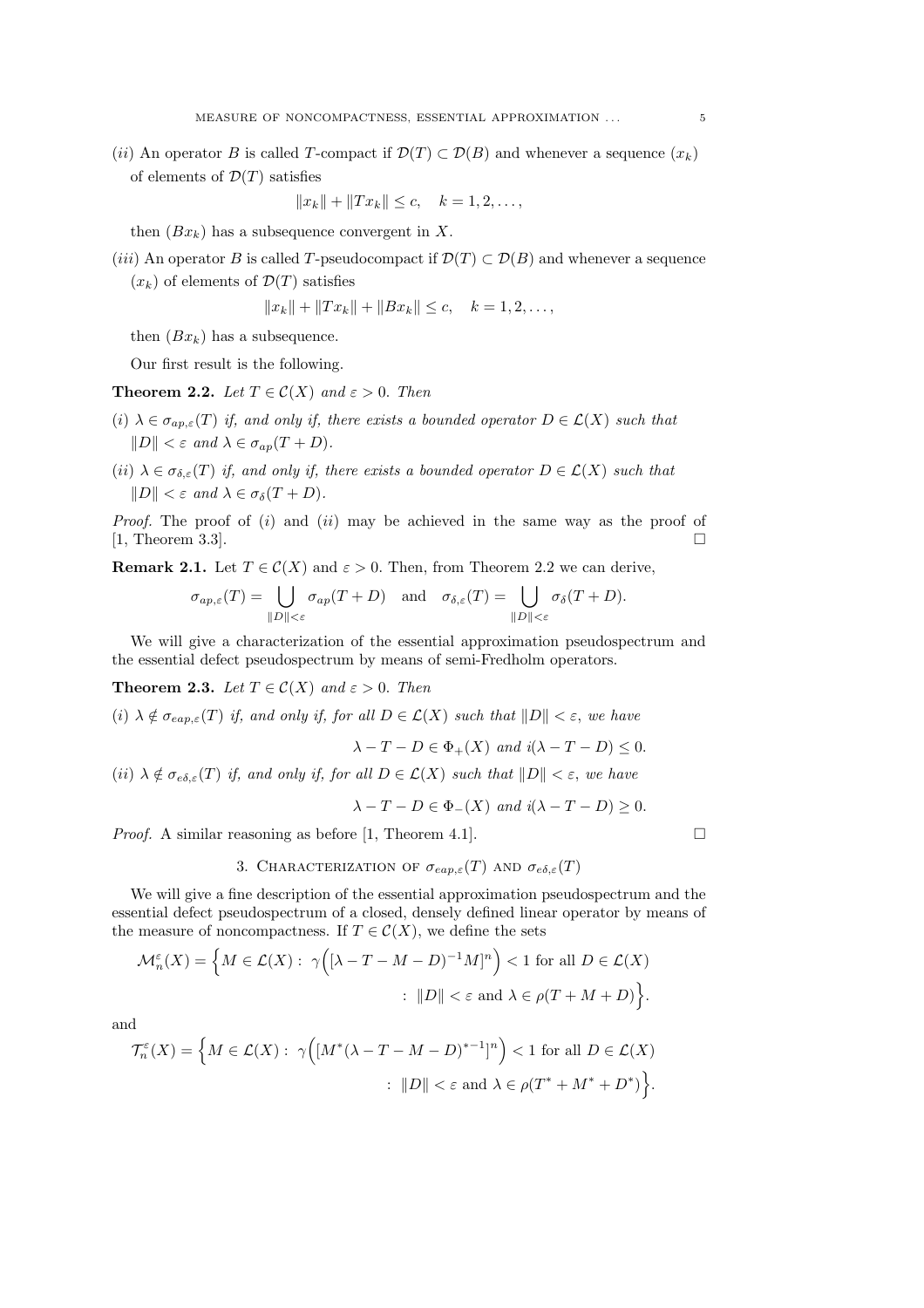**Theorem 3.1.** *Let*  $T \in \mathcal{C}(X)$  *and*  $\varepsilon > 0$ *. Then* 

$$
(i) \ \sigma_{\operatorname{eap},\varepsilon}(T) = \bigcap_{M \in \mathcal{M}_n^{\varepsilon}(X)} \sigma_{ap,\varepsilon}(T + M).
$$

$$
(ii) \ \sigma_{\operatorname{e\delta},\varepsilon}(T) = \bigcap_{M \in \mathcal{T}_n^{\varepsilon}(X)} \sigma_{\delta,\varepsilon}(T + M).
$$

M∈Mε

*Proof.* (i) We will prove this theorem by the similar ways in [2, Theorem 2.1]. Let  $M \in \mathcal{K}(X)$ , then  $\gamma(M) = 0$ . Hence,  $\gamma([\lambda - T - M - D)^{-1}M]^n$  < 1 for all  $D \in \mathcal{L}(X)$ such that  $||D|| < \varepsilon$  and  $\lambda \in \rho(T + M + D)$ . Therefore,  $\mathcal{K}(X) \subset \mathcal{M}_n^{\varepsilon}(X)$ . Consequently,

$$
\bigcap_{M \in \mathcal{M}_n^{\varepsilon}(X)} \sigma_{ap,\varepsilon}(T+M) \subset \bigcap_{M \in \mathcal{K}(X)} \sigma_{ap,\varepsilon}(T+M) = \sigma_{eap,\varepsilon}(T).
$$

Conversely, we suppose that  $\lambda \notin \bigcap$  $M \in \mathcal{M}^{\varepsilon}_n(X)$  $\sigma_{ap,\varepsilon}(T+M)$ . Then, there exists  $M \in \mathcal{M}_n^{\varepsilon}(X)$ such that for every  $||D|| < \varepsilon$  and  $\lambda \in \rho(T + M + D)$ , we have

$$
\gamma\Big( [(\lambda - T - M - D)^{-1}M]^n \Big) \quad < \quad 1 \quad \text{and} \quad \lambda \notin \sigma_{ap,\varepsilon}(T + M).
$$

Then, we apply Theorem 2.1-(i) for  $P(z) = z^n$  and  $Q(z) = 1 - z$ , we infer that

$$
Q(T) = I - (\lambda - T - M - D)^{-1}M \in \Phi_{+}(X).
$$

Thereby, we can write

$$
(\lambda - T - D) = (\lambda - T - M - D)((I + \lambda - T - M - D)^{-1}M).
$$

Now, let  $t \in [0, 1]$ , then

$$
\gamma\Big((t(\lambda-T-M-D)^{-1}M)^n\Big) < 1
$$

and also  $I - t(\lambda - T - M - D)^{-1}M \in \Phi_+(X)$ . It follows from [14, Theorem 7.25] that  $i(I - (\lambda - T - M - D)^{-1}M) = 0.$ 

According to [1, Theorem 3.3], we have for all  $D \in \mathcal{L}(X)$  such that  $||D|| < \varepsilon$  and

$$
\lambda \notin \sigma_{ap}(T+D+M).
$$

We conclude that for all  $D \in \mathcal{L}(X)$  such that  $||D|| < \varepsilon$ 

$$
\lambda - T - D \in \Phi_+(X) \text{ and } i(\lambda - T - D) = i(\lambda - T - D - M) \le 0.
$$

 $\Box$ 

By using Theorem 2.3, we obtain  $\lambda \notin \sigma_{\text{cap},\varepsilon}(T)$ .

(ii) It follows directly from  $(i)$ , if we replace T by the adjoint operator  $T^*$ 

**Remark 3.1.** Let  $T \in \mathcal{C}(X)$  and  $\varepsilon > 0$ .

(i) Let  $\Im(X)$   $\Big(\text{resp. }\mathfrak{V}(X)\Big)$  be a subset of  $\mathcal{L}(X)$ . If  $\mathcal{K}(X) \subset \mathfrak{I}(X) \subset \mathcal{M}_n^{\varepsilon}(X)$   $\Big(\text{resp. }$  $\mathcal{K}(X) \subset \mathfrak{V}(X) \subset \mathcal{T}_n^{\varepsilon}(X)$ , then

$$
\sigma_{eap,\varepsilon}(T) = \bigcap_{M \in \mathfrak{I}(X)} \sigma_{ap,\varepsilon}(T + M) \left( \text{resp. } \sigma_{e\delta,\varepsilon}(T) = \bigcap_{M \in \mathfrak{V}(X)} \sigma_{\delta,\varepsilon}(T + M) \right).
$$

(*ii*) If for all  $J, J_2 \in \mathfrak{I}(X)$  (resp.  $\mathfrak{V}(X)$ ), we have  $J \pm J_2 \in \mathfrak{I}(X)$  (resp.  $\mathfrak{V}(X)$ ), then for all  $J \in \mathfrak{I}(X)$ , we have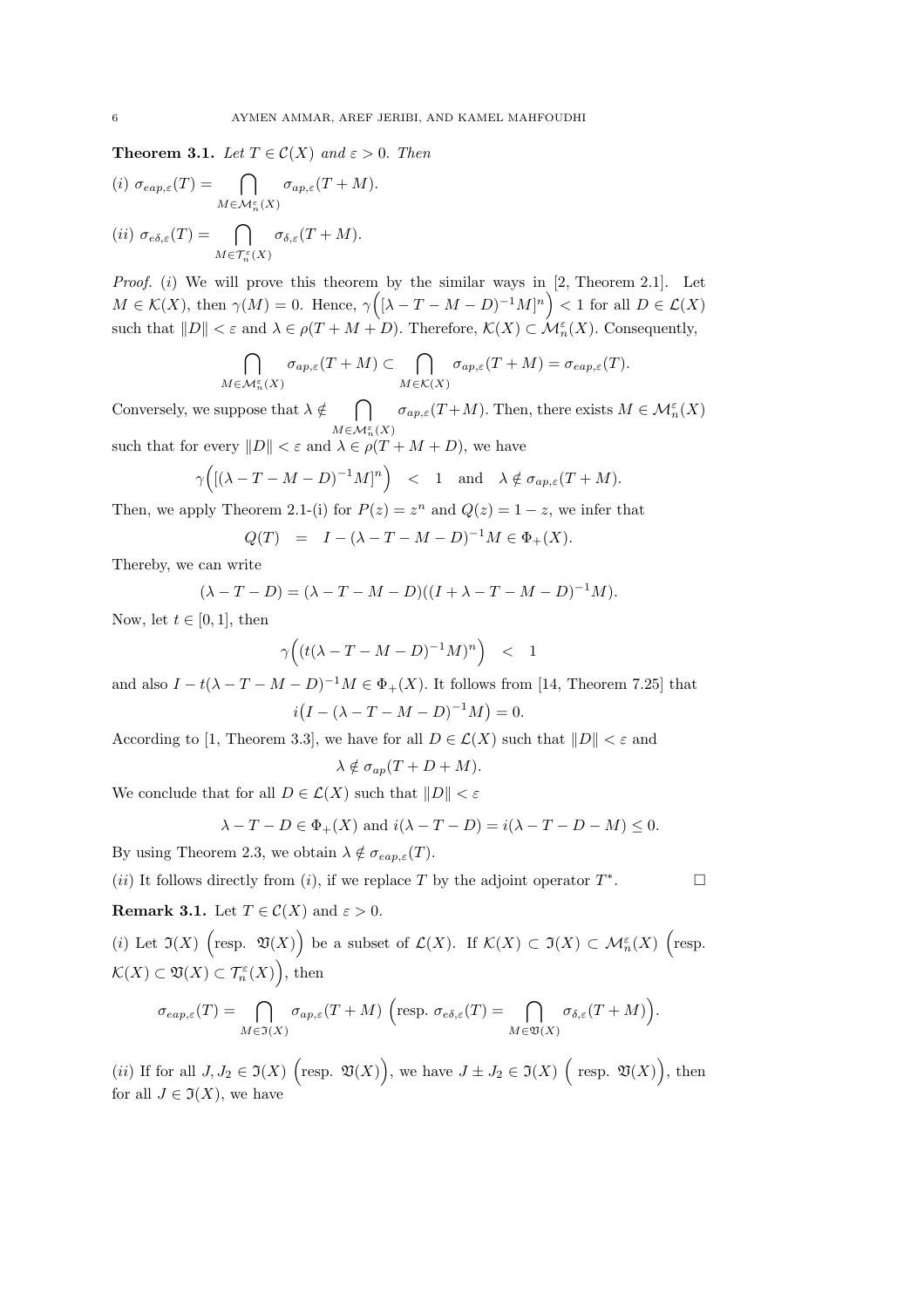$$
\sigma_{eap,\varepsilon}(T+J) = \sigma_{eap,\varepsilon}(T) \left( \text{resp. } \sigma_{e\delta,\varepsilon}(T+J) = \sigma_{e\delta,\varepsilon}(T) \right).
$$

In the next theorem, we will give a fine characterization of  $\sigma_{eap,\varepsilon}(\cdot)$  and  $\sigma_{e\delta,\varepsilon}(\cdot)$  by means of  $T + D$ -bounded perturbations. For this end we define the sets

$$
\mathcal{H}_{\varepsilon}(X) = \left\{ K \in \mathcal{C}(X) : K \text{ is } T + D\text{-bounded and } K(\mu - T - D)^{-1} \in \mathcal{F}^b_+(X) \right\}
$$

for all  $D \in \mathcal{L}(X)$ :  $||D|| < \varepsilon$  for some  $\mu \in \rho(T + D)$ 

and

$$
\mathcal{Q}_{\varepsilon}(X) = \Big\{ K \in \mathcal{C}(X) : \ K \text{ is } T + D\text{-bounded and } ((\mu - T - D)^{-1}\hat{K})^* \in \mathcal{F}_+^b(X_T^*)
$$
  
for all  $D \in \mathcal{L}(X) : ||D|| < \varepsilon$ , for some  $\mu \in \rho(T + D) \Big\}$ .

for all 
$$
D \in \mathcal{L}(X)
$$
:  $||D|| < \varepsilon$ , for some  $\mu \in \rho(T + D)$ 

**Theorem 3.2.** *Let*  $T \in \mathcal{C}(X)$  *and*  $\varepsilon > 0$ *. Then* 

$$
(i) \ \sigma_{\text{cap},\varepsilon}(T) = \bigcap_{K \in \mathcal{H}^{\varepsilon}(X)} \sigma_{\text{ap},\varepsilon}(T+K).
$$

$$
(ii) \ \sigma_{\varepsilon\delta,\varepsilon}(T) = \bigcap_{K \in \mathcal{Q}^{\varepsilon}(X)} \sigma_{\delta,\varepsilon}(T+K).
$$

*Proof.* (*i*) Since  $\mathcal{K}(X) \subset \mathcal{H}^{\varepsilon}(X)$ , then  $\bigcap$  $K\!\in\!\mathcal{H}^\varepsilon(X)$  $\sigma_{ap,\varepsilon}(T+K) \subset \sigma_{eap,\varepsilon}(T)$ . To prove the inverse inclusions of (*i*), let  $\lambda \notin \bigcap$  $K\in\mathcal{H}^{\varepsilon}(X)$  $\sigma_{ap,\varepsilon}(T+K)$ , then there exists  $K \in \mathcal{H}^{\varepsilon}(X)$  such

that  $\lambda \notin \sigma_{ap,\varepsilon}(T+K)$ . Therefore

$$
\lambda - T - D - K \in \Phi_+(X).
$$

Since  $Y := \mathcal{R}(\lambda - T - D - K)$  is a closed subspace of X, then Y is a Banach space with the same norm, hence  $(\lambda - \hat{T} - \hat{D} - \hat{K})^{-1} \in \mathcal{L}(Y, X_T)$ . Let  $\mu \in \rho(T + D)$  such that  $K(\mu - T - D)^{-1} \in \mathcal{F}^b_+(X)$ . Then, we can write

$$
\hat{K}(\lambda - \hat{T} - \hat{D} - \hat{K})^{-1} = K(\mu - \hat{T} - \hat{D})^{-1}(\mathcal{J} + (\mu - \lambda + \hat{K})(\lambda - \hat{T} - \hat{D} - \hat{K})^{-1}),
$$

where  $\mathcal J$  denotes the embedding operator which maps every  $x \in Y$  onto the same element in X. Since  $\mu-\lambda+\hat{K}\in\mathcal{L}(X_T,X)$  and  $K(\mu-\hat{T}-\hat{D})^{-1}\in\mathcal{F}^b_+(X)$ , it follows from [12, p. 70] that

(3.1) 
$$
\hat{K}(\lambda - \hat{T} - \hat{D} - \hat{K})^{-1} \in \mathcal{F}_+^b(Y, X).
$$

Now, we can write  $\lambda - \hat{T} - \hat{D}$  in the form

$$
\lambda - \hat{T} - \hat{D} = (\mathcal{J} + \hat{K}(\lambda - \hat{T} - \hat{D} - \hat{K})^{-1})(\lambda - \hat{T} - \hat{D} - \hat{K}).
$$

We see that  $\mathcal J$  is injective (i.e.,  $\mathcal N(\mathcal J)=0$ ) and  $\mathcal R(\mathcal J)=Y$ . Hence

$$
\mathcal{J} \in \Phi_+^b(Y, X) \quad \text{and} \quad i(\mathcal{J}) \le 0.
$$

By using Eq.  $(3.1)$  and [9, Lemma 2.1], we obtain

 $\mathcal{J} + \hat{K}(\lambda - \hat{T} - \hat{D} - \hat{K})^{-1} \in \Phi_{+}^{b}(Y, X)$  and  $i(\mathcal{J} + \hat{K}(\lambda - \hat{T} - \hat{D} - \hat{K})^{-1}) \leq 0$ .

It follows from [13, Theorems 5 and 12] that

$$
\lambda - \hat{T} - \hat{D} \in \Phi_+^b(X_T, X) \quad \text{and} \quad i(\lambda - \hat{T} - \hat{D}) \le 0.
$$

From Eq.(1.1) we deduce that

$$
\lambda - T - D \in \Phi_+^b(X) \quad \text{and} \quad i(\lambda - T - D) \le 0.
$$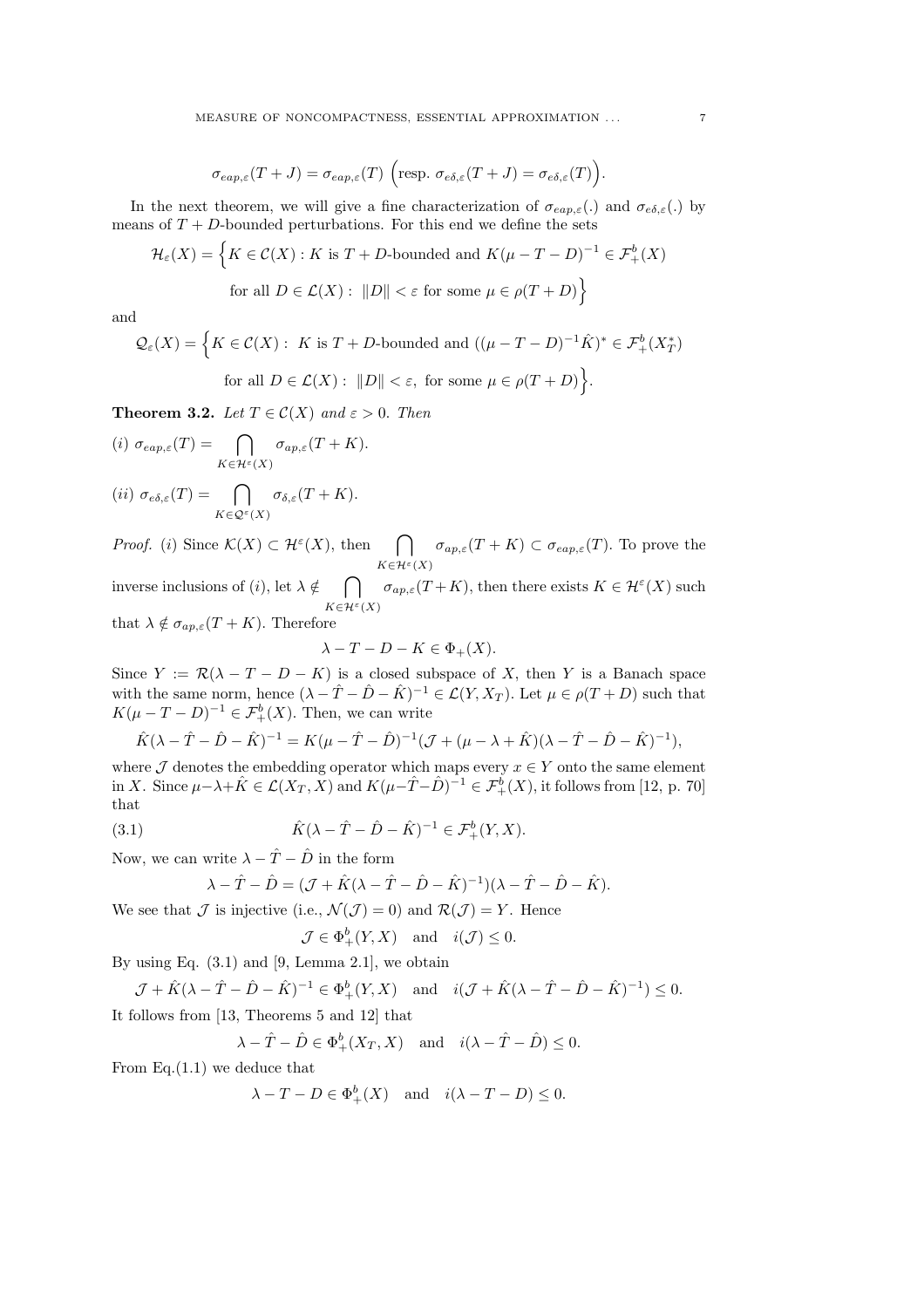Consequently,  $\lambda \notin \sigma_{eap,\varepsilon}(T)$ .

(ii) Let  $K \in \mathcal{K}(X)$ , then  $\hat{K} \in \mathcal{K}(X_T, X)$ . Since,  $(\mu - T - D)^{-1} \in \mathcal{L}(X, X_T)$  and  $\hat{K} \in$  $\mathcal{K}(X_T, X)$ , we have

$$
((\mu - T - D)^{-1}\hat{K})^* \in \mathcal{K}(X_T^*).
$$

Because  $\mathcal{K}(X^*_T) \subset \mathcal{F}^b_+(X^*_T)$ , then  $\mathcal{K}(X) \subset \mathcal{Q}^{\varepsilon}(X)$ . Therefore,

(3.2) 
$$
\bigcap_{K \in \mathcal{Q}^{\varepsilon}(X)} \sigma_{\delta,\varepsilon}(T+K) \subset \sigma_{e\delta,\varepsilon}(T).
$$

Now, it remains to prove the inverse inclusion of  $(3.2)$ . Let  $\lambda \notin \bigcap$  $K\in \mathcal{Q}^{\varepsilon}(X)$  $\sigma_{\delta,\varepsilon}(T+K),$ 

then there exists  $K \in \mathcal{Q}^{\varepsilon}(X)$  such that  $\lambda \notin \sigma_{\delta,\varepsilon}(T+K)$  which means that  $\lambda - T - D - K$ is surjective. Thus,

$$
\lambda - T - D - K \in \Phi_-(X) \quad \text{and} \quad \beta(\lambda - T - D - K) = 0.
$$

Hence,  $\lambda - \hat{T} - \hat{D} - \hat{K} \in \Phi^b_-(X_T, X)$ , we deduce that

$$
\lambda - \hat{T}^* - \hat{D}^* - \hat{K}^* \in \Phi_+^b(X^*, X_T^*)
$$
 and  $\alpha(\lambda - \hat{T}^* - \hat{D}^* - \hat{K}^*) = 0$ .

Now, reasoning in the same way as in the proof of  $(i)$ , we obtain that

$$
\lambda - \hat{T} - \hat{D} \in \Phi^b_-(X_T, X)
$$
 and  $i(\lambda - \hat{T} - \hat{D}) \ge 0$ .

Then, from Eq. (1.1), we infer that

$$
\lambda - T - D \in \Phi_+^b(X) \quad \text{and} \quad i(\lambda - T - D) \le 0.
$$

Hence,  $\lambda \notin \sigma_{\epsilon\delta,\epsilon}(T)$ .

4. STABILITY OF  $\sigma_{eap,\varepsilon}(T)$  and  $\sigma_{e\delta,\varepsilon}(T)$ 

In this section, we will establish some findings of stability of the essential approximation pseudospectrum (resp. essential defect pseudospectrum). Before beginning, we denote by  $\mathcal{P}_{\gamma,n}(.)$  the set defined by

$$
\mathcal{P}_{\gamma,n}(X) = \Big\{ T \in \mathcal{L}(X) : \ \gamma(T^n) < 1 \text{ for some } n > 0 \Big\}.
$$

**Theorem 4.1.** *Let*  $T, B \in \mathcal{C}(X)$  *and*  $\varepsilon > 0$ *. Then the following statements hold:* 

- (i) Assume that  $\lambda T D \in \Phi_+(X)$ . There exists a left Fredholm inverse  $T_{\lambda, \varepsilon}$  of  $\lambda T D$ *such that*  $BT_{\lambda,\varepsilon} \in \mathcal{P}_{\gamma,n}(X)$ *, then*  $\sigma_{\varepsilon a p,\varepsilon}(T+B) \subseteq \sigma_{\varepsilon a p,\varepsilon}(T)$ *.*
- (ii) *Assume that*  $\lambda-T-D \in \Phi_-(X)$ . *There exists a left Fredholm inverse*  $T_{\lambda,\varepsilon}$  *of*  $\lambda-T-D$ *such that*  $BT_{\lambda,\varepsilon} \in \mathcal{P}_{\gamma,n}(X)$ *, then*  $\sigma_{e\delta,\varepsilon}(T+B) \subseteq \sigma_{e\delta,\varepsilon}(T)$ *.*

*Proof.* (i) Let  $\lambda \notin \sigma_{\text{cap},\varepsilon}(T)$ , then for all  $D \in \mathcal{L}(X)$  such that  $||D|| < \varepsilon$  we have

$$
\lambda - T - D \in \Phi_+(X) \quad \text{and} \quad i(\lambda - T - D) \le 0.
$$

Let  $T_{\lambda,\varepsilon}$  be the left Fredholm inverse of  $\lambda - T - D$ , then there exists  $K \in \mathcal{K}(X)$  such that

(4.1) 
$$
T_{\lambda,\varepsilon}(\lambda - T - D) = I - K \text{ on } X.
$$

We infer from Eq. (4.1) that the operator  $\lambda - T - B - D$  can be written in the form

$$
\lambda - T - B - D = \lambda - T - D - (BT_{\lambda, \varepsilon}(\lambda - T - D) + BK)
$$

(4.2) 
$$
= (I - BT_{\lambda,\varepsilon})(\lambda - T - D) - BK.
$$

Since  $BT_{\lambda,\varepsilon} \in \mathcal{P}_{\gamma,n}(X)$  and applying Theorem 2.1-(iii) we obtain that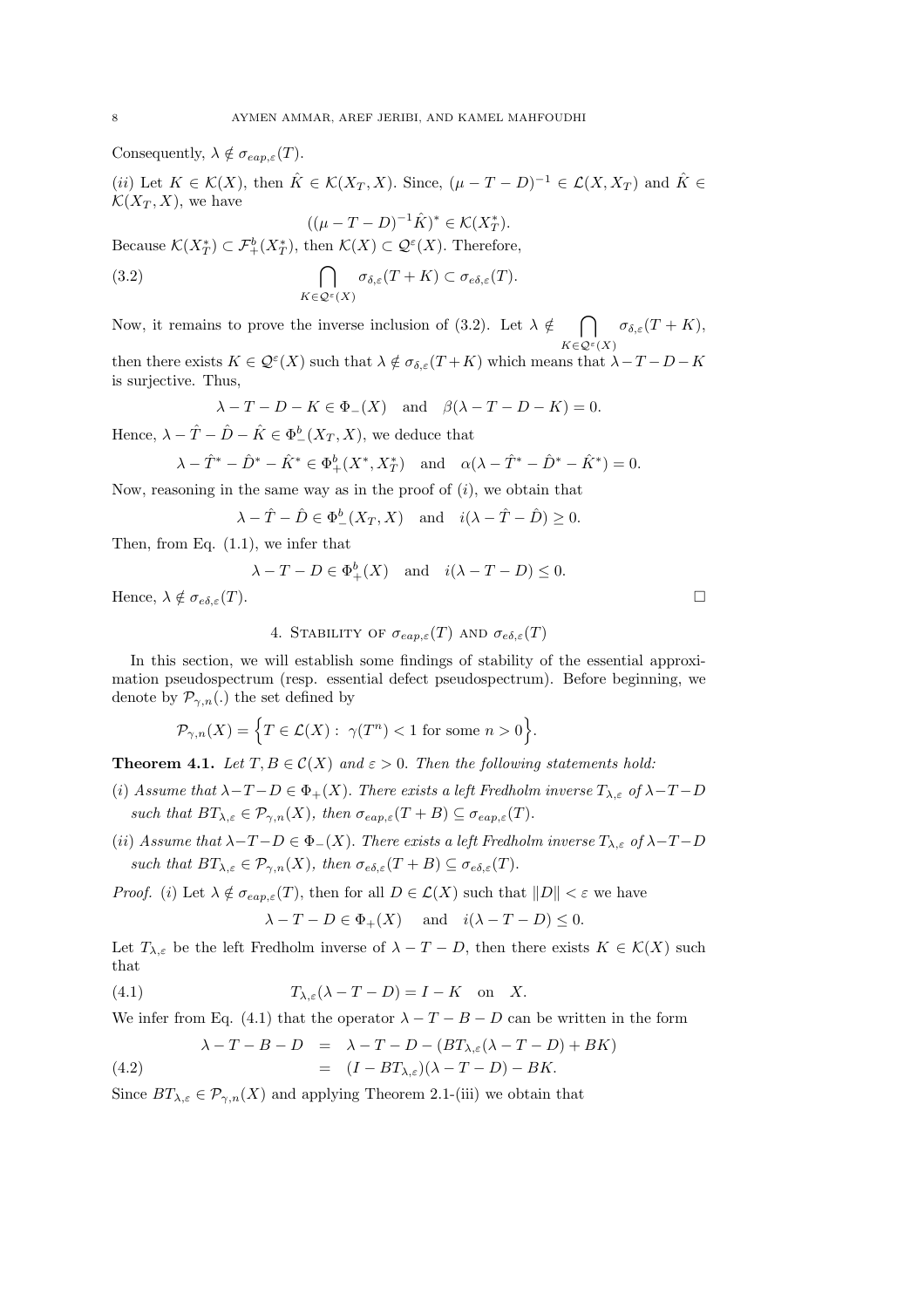$$
I - BT_{\lambda, \varepsilon} \in \Phi(X) \quad \text{and} \quad i(I - BT_{\lambda, \varepsilon}) = 0.
$$

Consequently,  $I - BT_{\lambda,\varepsilon} \in \Phi_+(X)$ . By using [13, Theorem 5], we have

$$
(I - BT_{\lambda,\varepsilon})(\lambda - T - D) \in \Phi_{+}(X), \text{ and}
$$
  

$$
i((I - BT_{\lambda,\varepsilon})(\lambda - T - D)) = i(I - BT_{\lambda,\varepsilon}) + i(\lambda - T - D)
$$
  

$$
= i(\lambda - T - D) \leq 0.
$$

It follows from Eq. (4.2) and [9, Lemma 2.1] that

$$
\lambda - T - B - D \in \Phi_+(X) \quad \text{and} \quad i(\lambda - T - B - D) \le 0.
$$

Then  $\lambda \notin \sigma_{\text{cap},\varepsilon}(T+B)$ . Thus,  $\sigma_{\text{cap},\varepsilon}(T+B) \subseteq \sigma_{\text{cap},\varepsilon}(T)$ .

(ii) Let  $\lambda \notin \sigma_{e\delta,\varepsilon}(T)$ . Then, for all  $D \in \mathcal{L}(X)$  such that  $||D|| < \varepsilon$  we have

$$
\lambda - T - D \in \Phi_-(X) \quad \text{and} \quad i(\lambda - T - D) \ge 0.
$$

Since  $T_{\lambda,\varepsilon}$  is the right Fredholm inverse of  $\lambda - T - D$ , then there exists  $K \in \mathcal{K}(X)$  such that

(4.3) 
$$
(\lambda - T - D)T_{\lambda, \varepsilon} = I - K \text{ on } X.
$$

It follows from Eq. (4.3) that the operator  $\lambda - T - B - D$  can be written in the form

(4.4) 
$$
\begin{aligned}\n\lambda - T - B - D &= \lambda - T - D - ((\lambda - T - D)T_{\lambda, \varepsilon}B + KB) \\
&= (\lambda - T - D)(I - T_{\lambda, \varepsilon}B) - KB.\n\end{aligned}
$$

(ii) As a similar proof to (i), it suffices to replace  $\Phi_{+}(\cdot)$ ,  $\sigma_{eap,\varepsilon}(\cdot)$ , Eq. (4.2) and [9, Lemma 2.1(ii)] by  $\Phi_-(.)$ ,  $\sigma_{e\delta,\varepsilon}(.)$ , Eq. (4.4) and [9, Lemma 2.1-(iii)] respectively. Hence, we deduce that

$$
\sigma_{e\delta,\varepsilon}(T+B) \subseteq \sigma_{e\delta,\varepsilon}(T).
$$

**Remark 4.1.** *Let*  $T \in \mathcal{C}(X)$  *and*  $\varepsilon > 0$ *. Then,* 

$$
\bigcap_{B \in \mathcal{P}_{\gamma,n}(X)} \sigma_{ap,\varepsilon}(T+M) \subseteq \sigma_{eap,\varepsilon}(T) \quad and \quad \bigcap_{B \in \mathcal{P}_{\gamma,n}(X)} \sigma_{\delta,\varepsilon}(T+M) \subseteq \sigma_{e\delta,\varepsilon}(T).
$$

Finally, we close this section by the stability of the essential approximation pseudospectrum (resp. essential defect pseudospectrum) by means of a pseudocompact perturbation.

**Theorem 4.2.** *Let*  $T, B \in \mathcal{C}(X), \varepsilon > 0$  *and*  $\lambda \in \rho(T + D) \cap \rho(T + B + D)$ . *If for all bounded operators* D *such that*  $||D|| < \varepsilon$  *and* B *is*  $(T + D)$ *-pseudo-compact, then* 

$$
(i) \ \sigma_{eap,\varepsilon}(T+B) = \sigma_{eap,\varepsilon}(T).
$$

(ii)  $\sigma_{e\delta,\varepsilon}(T+B) = \sigma_{e\delta,\varepsilon}(T)$ .

*Proof.* (*i*) For all  $\lambda \in \mathbb{C}$ , we can write

$$
(4.5)\ (\mu - T - B - D) - (\mu - T - D)(\lambda - T - D)^{-1}(\lambda - T - B - D) = (\mu - \lambda)(\lambda - T - D)^{-1})B.
$$

Now, we have  $\rho(T+D)$  and  $\rho(T+B+D)$  are not empty, then  $T+D$  and  $T+B+D$  are closed. Therefore,  $T + B + D$  is  $T + D$ -bounded and  $(\lambda - T - D)^{-1}$  $B$  is  $T + D$ -compact. It follows from that  $(T + B + D)$ -compact. First, let  $\mu \notin \sigma_{eap,\varepsilon}(T + B)$ , then

$$
\mu - T - B - D \in \Phi_+(X)
$$
 and  $i(\mu - T - B - D) \le 0$ .

By using Eq. (4.5), we obtain that

$$
(\mu - T - D)(\lambda - T - D)^{-1}(\lambda - T - B - D) \in \Phi_{+}(X)
$$
 and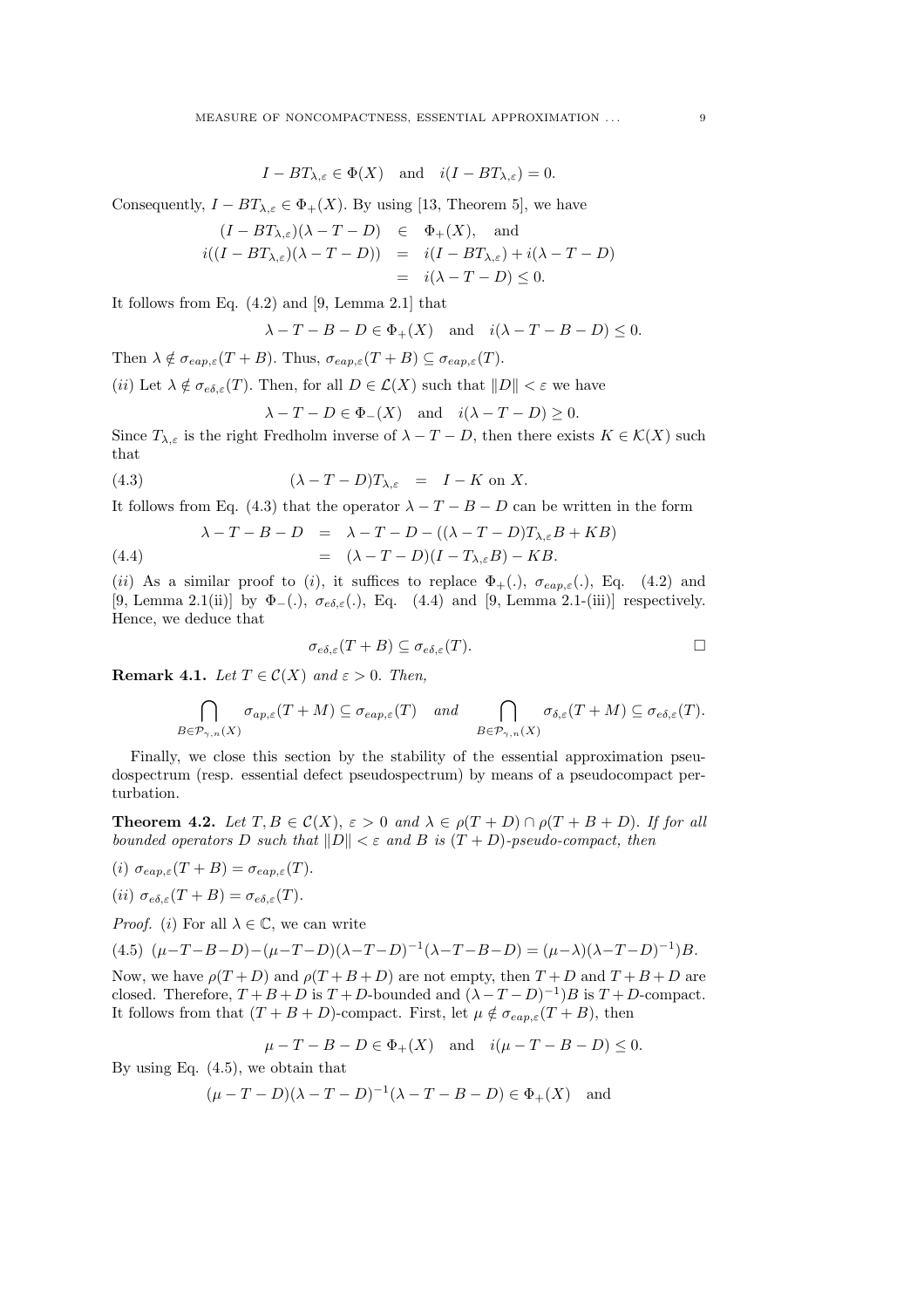10 AYMEN AMMAR, AREF JERIBI, AND KAMEL MAHFOUDHI

$$
i((\mu - T - D)(\lambda - T - D)^{-1}(\lambda - T - B - D)) \le 0.
$$

Since  $\lambda \in \rho(T + B + D)$  and by using Theorem 2.3, we deduce that

$$
(\lambda - T - B - D) \in \Phi_+(X) \quad \text{and} \quad i(\lambda - T - B - D) \le 0.
$$

Applying [14, Theorem 5.32], we conclude that

 $(\mu - T - D)(\lambda - T - D)^{-1} \in \Phi_+(X)$  and  $i((\mu - T - D)(\lambda - T - D)^{-1}) \leq 0$ . From this and the identity  $(\mu - T - D) = (\mu - T - D)(\lambda - T - D)(\lambda - T - D)^{-1}$  we obtain

$$
\mu - T - D \in \Phi_+(X) \quad \text{and} \quad i(\mu - T - D) \le 0.
$$

This implies that  $\mu \notin \sigma_{\text{cap},\varepsilon}(T)$ . Therefore  $\sigma_{\text{cap},\varepsilon}(T) \subseteq \sigma_{\text{cap},\varepsilon}(T+B)$ . Next, if  $\mu \notin \sigma_{eap,\varepsilon}(T)$ , then

$$
\mu - T - D \in \Phi_+(X) \quad \text{and} \quad i(\mu - T - D) \le 0.
$$

Since  $\lambda \in \rho(T + B + D)$  and the use of Theorem 2.3 we infer that

$$
(\lambda - T - B - D) \in \Phi_+(X) \quad \text{and} \quad i(\lambda - T - B - D) \le 0.
$$

We deduce that

$$
(\mu - T - D)(\lambda - T - D)^{-1}(\lambda - T - B - D) \in \Phi_+(X)
$$
 and  
 $i((\mu - T - D)(\lambda - T - D)^{-1}(\lambda - T - B - D)) \le 0.$ 

By referring to Eq.  $(4.5)$ , we have

$$
(\lambda - T - B - D) \in \Phi_+(X) \quad \text{and} \quad i(\lambda - T - B - D) \le 0.
$$

Then,  $\mu \notin \sigma_{cap,\varepsilon}(T + B)$ .

(ii) A similar reasoning allows us to deduce that  $\sigma_{e\delta,\varepsilon}(T+B) = \sigma_{e\delta,\varepsilon}(T)$ .

### **REFERENCES**

- 1. A. Ammar, A. Jeribi, and K. Mahfoudhi, A characterization of the essential approximation pseudospectrum on a Banach space, Filomat 31 (2017), no. 11, 3599–3610.
- 2. A. Ammar, A. Jeribi, Measures of noncompactness and essential pseudospectra on Banach space, Math. Methods Appl. Sci. 37 (2014), no. 3, 447-452.
- 3. A. Ammar and A. Jeribi, A characterization of the essential pseudospectra on a Banach space, Arab. J. Math. 2 (2013), 139–145.
- 4. A. Ammar and A. Jeribi, A characterization of the essential pseudospectra and application to a transport equation, Extra. Math. 28 (2013), 95–112.
- 5. B. Abdelmoumen, A. Dehici, A. Jeribi, and M. Mnif, Some new properties of Fredholm theory, Schechter essential spectrum, and application to transport theory, J. Inequal. Appl., Art. ID 852676 (2008), 1–14.
- 6. K. Astala, On measures of noncompactness and ideal variations in Banach spaces, Ann. Acad. Sci. Fenn. Ser. A I Math. Dissertationes 29 (1980), 1–42.
- 7. J. Ban´as, K. Goebel, Measures of Noncompactness in Banach Spaces, Lect. Notes Pure Appl. Math., vol. 60, Marcel Dekker, New York, 1980.
- 8. E. B. Davies, Linear Operators and their Spectra, Cambridge Studies in Advanced Mathematics, vol. 106, Cambridge University Press, Cambridge, 2007.
- 9. A. Jeribi, Spectral Theory and Applications of Linear Operators and Block Operator Matrices, Springer-Verlag, New York, 2015.
- 10. A. Jeribi and N. Moalla, A characterization of some subsets of Schechter's essential spectrum and application to singular transport equation, J. Math. Anal. Appl. 358 (2009), 434–444.
- 11. M. Elhodaibi and A. Jaatit, On linear maps approximately preserving the approximate point spectrum or the surjectivity spectrum, Mat. Vesnik **366** (2014), 333–342.
- 12. I. C. Gohberg, A. S. Markus, and I. A. Fel'dman, Normally solvable operators and ideals associated with them, Amer. Math. Soc. Transl. Ser. 2 61 (1967), 63–84.
- 13. V. Müller, Spectral theory of linear operators and spectral system in Banach algebras, Oper. Theory Adv. Appl., vol. 139, Birkhäuser, Basel, 2003.